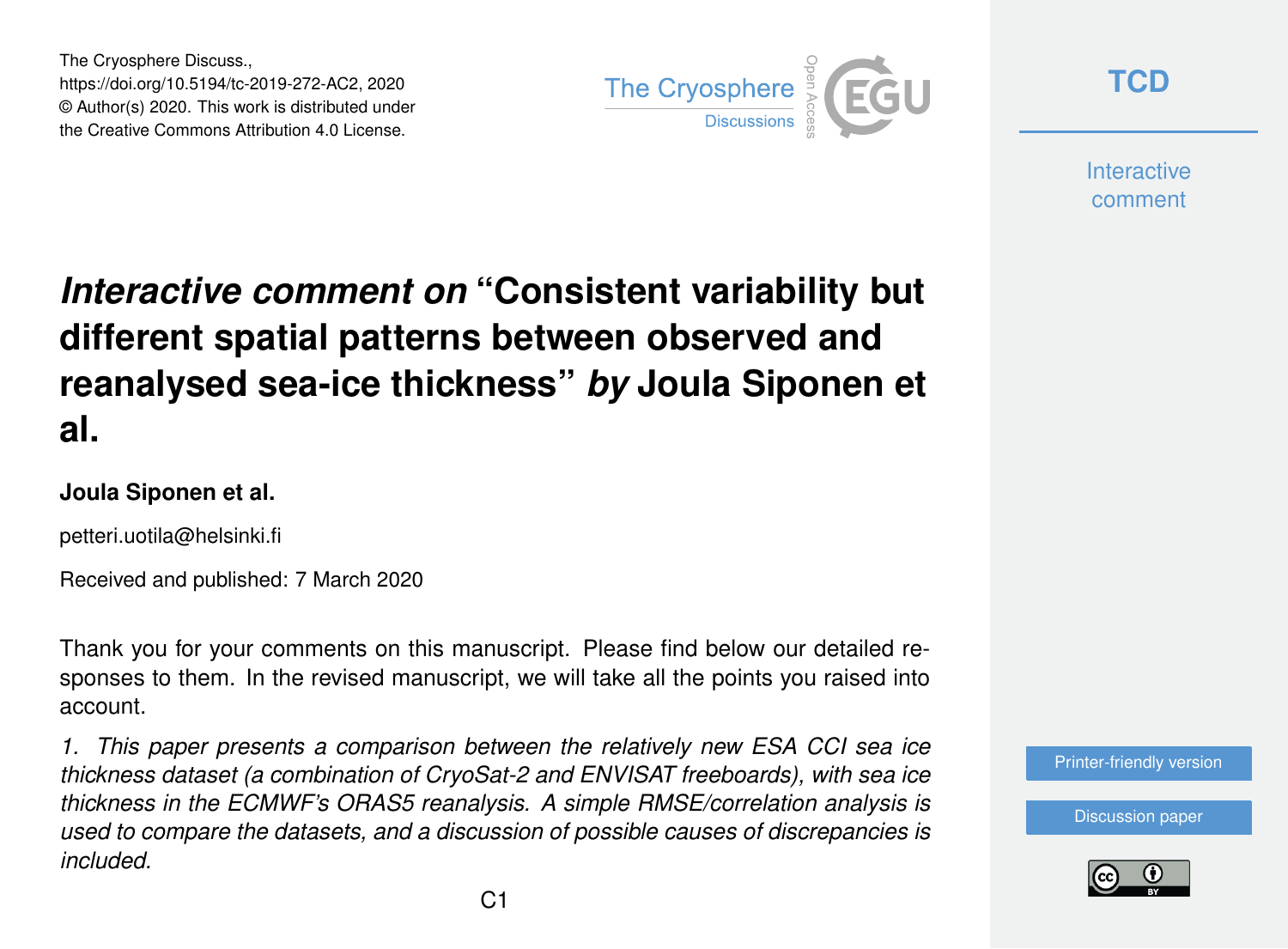We thank Referee #2 for her/his comments and suggestions. We think that even if our statistical analysis is described as simple, this does not reduce its value.

*2. As stated at the end of the introduction: "The aim of the study is to give an answer to the question: Can the ESA CCI sea-ice thickness product be used for the validation of sea ice in the ORAS5 ocean reanalysis during the growth season? To answer this question, the mean sea-ice thickness as well as trends in sea-ice thickness and sea-ice volume are compared, and their uncertainties are taken into account." Unfortunately, I think this aim is rather basic (the cited references doing similar things are often in the form of technical notes for their reanalyses), and more importantly, the analysis lacks the level of scientific robustness/completeness I would expect from a paper in The Cryosphere. The paper title is also pretty misleading. It's a comparison of a radar observed sea ice record and one ocean reanalysis, so not anything near as complete as the title suggests.*

We agree, our aim is a basic one, but we also think it is an important one, as we explained in our response to the 2. comment by Referee #1. We would like to point out that we use new products (CCI and ORAS5) which are higher quality than the previous ones used in this context, and that our analysis methods are vigorous, as pointed out in the 1. comment by Referee #1. We also believe that our results have such a significance, as explained in our response to the 2. comment by Referee #1, that they should be published in The Cryosphere, rather than in a technical report, which would be missed by most scientists interested in the topic, we think.

*3. Some more specific comments:*

*You need to try and quantify the uncertainty. Most of the 'uncertainty analysis' was just discussion about biases/discrepancies which were often very subjective and arbitrary. There was a lot of subjectivity in the introduction and discussion throughout the manuscript too (e.g. the first line!). It's important to base scientific papers in objectives as much as possible. Another example (there were many more) - The Blanchard-*

## **[TCD](https://www.the-cryosphere-discuss.net/)**

**Interactive** comment

[Printer-friendly version](https://www.the-cryosphere-discuss.net/tc-2019-272/tc-2019-272-AC2-print.pdf)

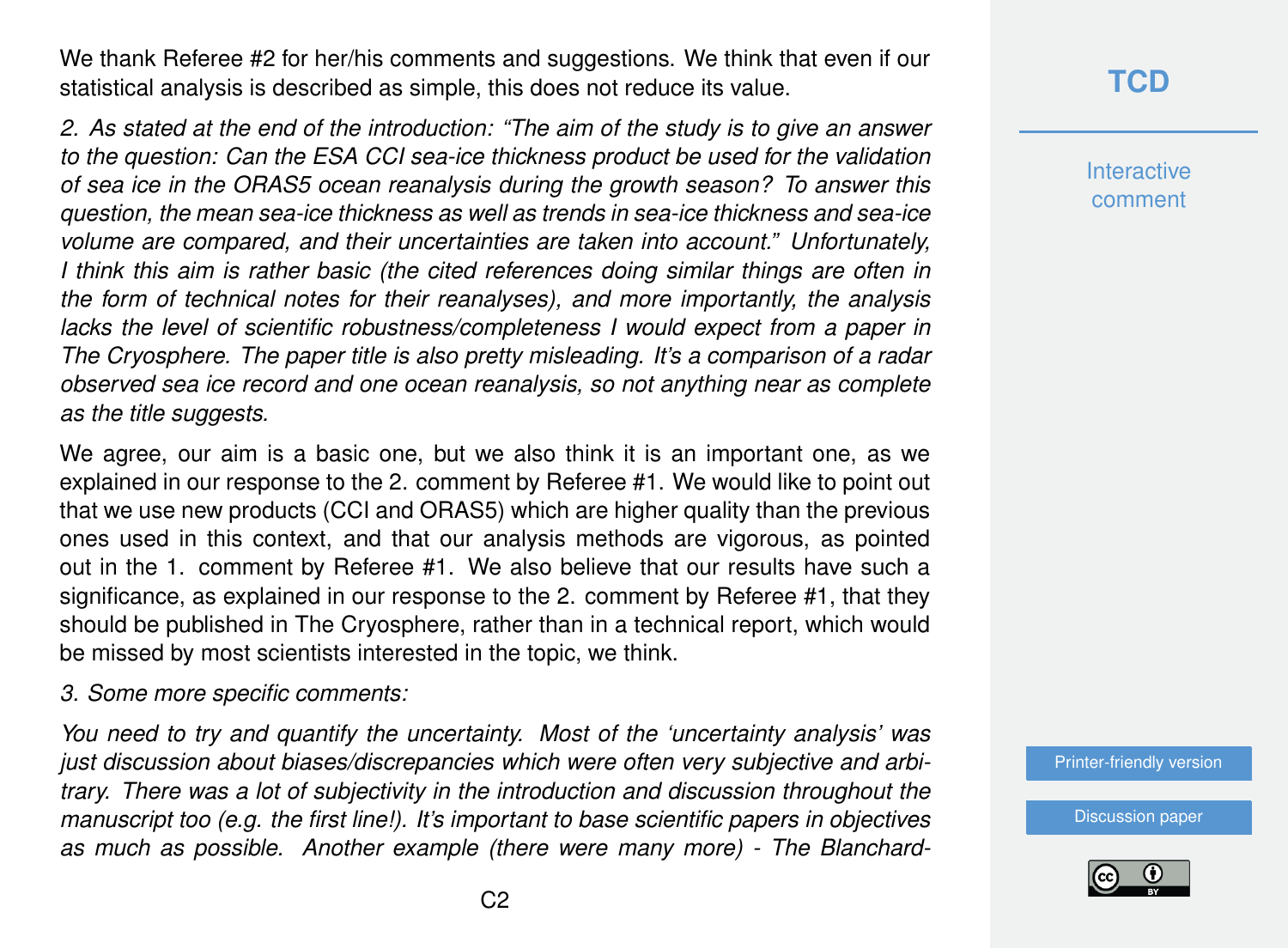*Wriggleworth (2018) study is just one of many new studies looking at snow on sea ice and does not provide evidence of its contribution to sea ice thickness uncertainty. I think someone reading this paper would come away with a misleading idea about the state of knowledge in our field.*

We are happy to follow this important suggestion, keeping in mind that our analysis is vigorous. Before beginning, we would like to invite Referee #2 to provide us with the relevant references in addition to Blanchard-Wriggleworth (2018), please. This would be very helpful.

In terms of the quantification of the uncertainty, we will expand the scope of our paper by analysing an ensemble of seven ocean reanalysis which can be calculated from individual product data available at https://icdc.cen.uni-hamburg.de/1/daten/reanalysisocean/oraip.html. This will address the issue of reanalysis uncertainty and indicate how significantly reanalyses vary from the observations. We will also explore the effect of snow on ice on sea-ice volume based on ocean reanalyses. This will address probably the most significant issue of uncertainty due to the large effect of snow thickness on sea-ice volume.

*The comments about it being better than ICESat were pretty odd – sure it might have better temporal sampling but that doesn't make it a better validation dataset (e.g. it could be less accurate!). What validation/assessment has already been done with CCI? There were only limited comments about other CS-2 derived sea ice thickness products and an attempt to quantify the uncertainty from the choice of re-tracking and other input assumptions.*

We and Referee #1 (2nd comment) think that the products we analysed, including CCI, are certainly higher quality than the previously used ones, such as ICESat-1. ICESat-1 was not good because of the temporal coverage. Specifically, we state on line 238 that "the CCI product is a better validation product in the sense of temporal coverage" and on line 338 that "It [CCI] is better than ICESat due to its temporal and spatial coverage

## **[TCD](https://www.the-cryosphere-discuss.net/)**

**Interactive** comment

[Printer-friendly version](https://www.the-cryosphere-discuss.net/tc-2019-272/tc-2019-272-AC2-print.pdf)

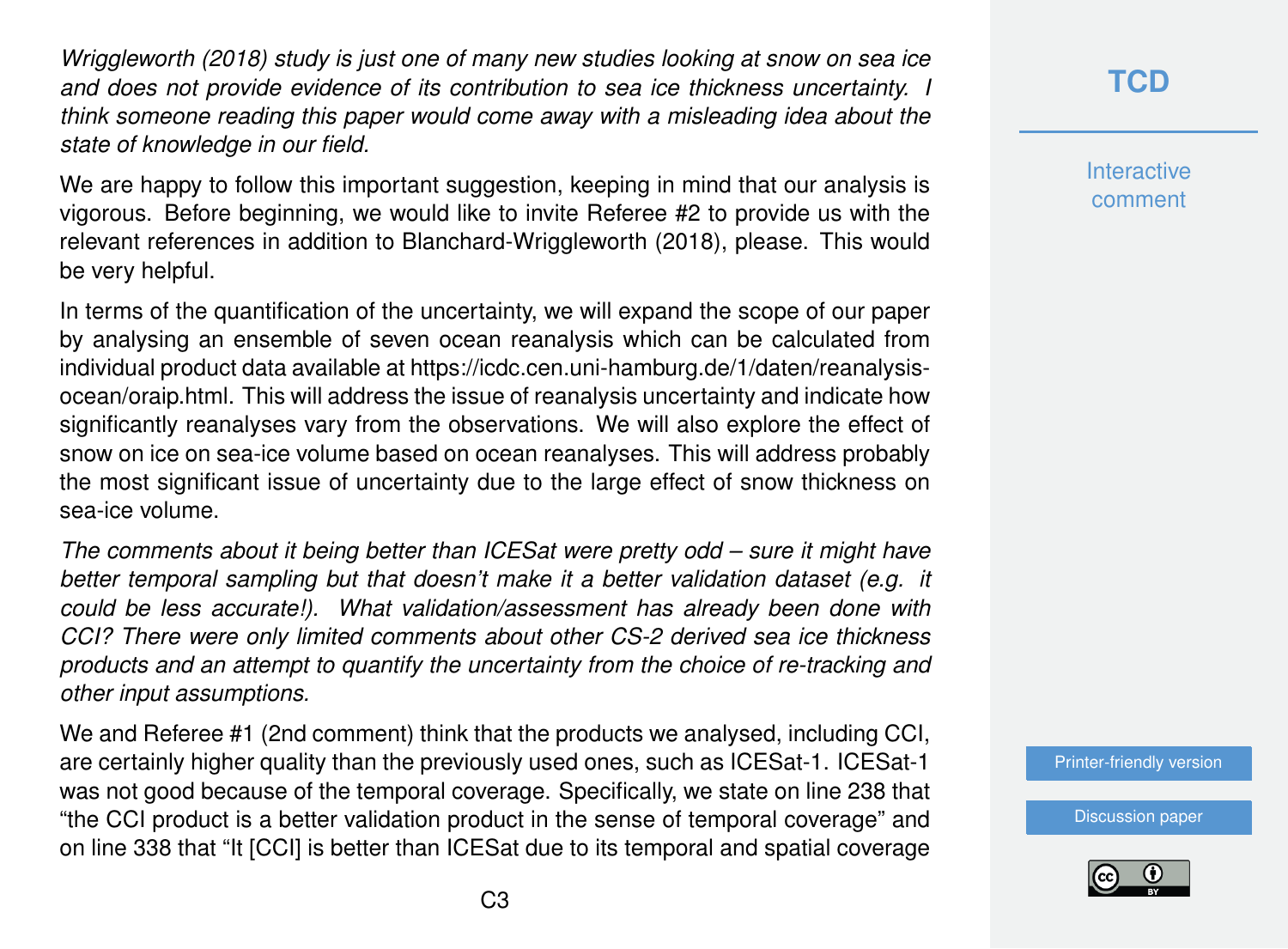over the whole growing season". We do not actually say that CCI is a better validation dataset than ICESat. We will reword these sentences to clarify this and not to mislead the reader. We will also reformulate the title to be less misleading keeping in mind that Referee 1 describes that the title summarizes well the findings of the study.

*What's the central ensemble member and why again was this chosen?*

The ORAS5 central ensemble member was selected as the first ensemble member, marked as ora0, out of six. We carried out the analysis for this member, and as the sea ice is essentially similar between the members, we decided not to include other members in the analysis. In other words, in terms of results, it did not matter which member was chosen.

*What exactly did the recent Tietsche and Zuo studies do and what have we learnt from this?*

We will provide more details to better clarify what we've learnt from this.

#### *How is sea ice used in the ORAS5 reanalysis?*

In terms of sea-ice observations, ORAS5 assimilates sea-ice concentration from OS-TIA (see line 97), but no other sea-ice parameters. To clarify this, we will add some text to specify which sea-ice observations are used in ORAS5.

*How important do you think sea ice thickness biases are?*

This is a good question, we'd say they are important and in particular RMSE values in the order of several tens of centimetres or greater appear large compared to Arctic mean ice thicknesses. As sea-ice thickness biases result from disagreements in processes related to sea-ice evolution, we'd argue that they're manifestations of model and observational uncertainties and errors. These need to be first quantified and then addressed to improve the representation of processes related to sea-ice evolution in forecasting systems.

**[TCD](https://www.the-cryosphere-discuss.net/)**

**Interactive** comment

[Printer-friendly version](https://www.the-cryosphere-discuss.net/tc-2019-272/tc-2019-272-AC2-print.pdf)